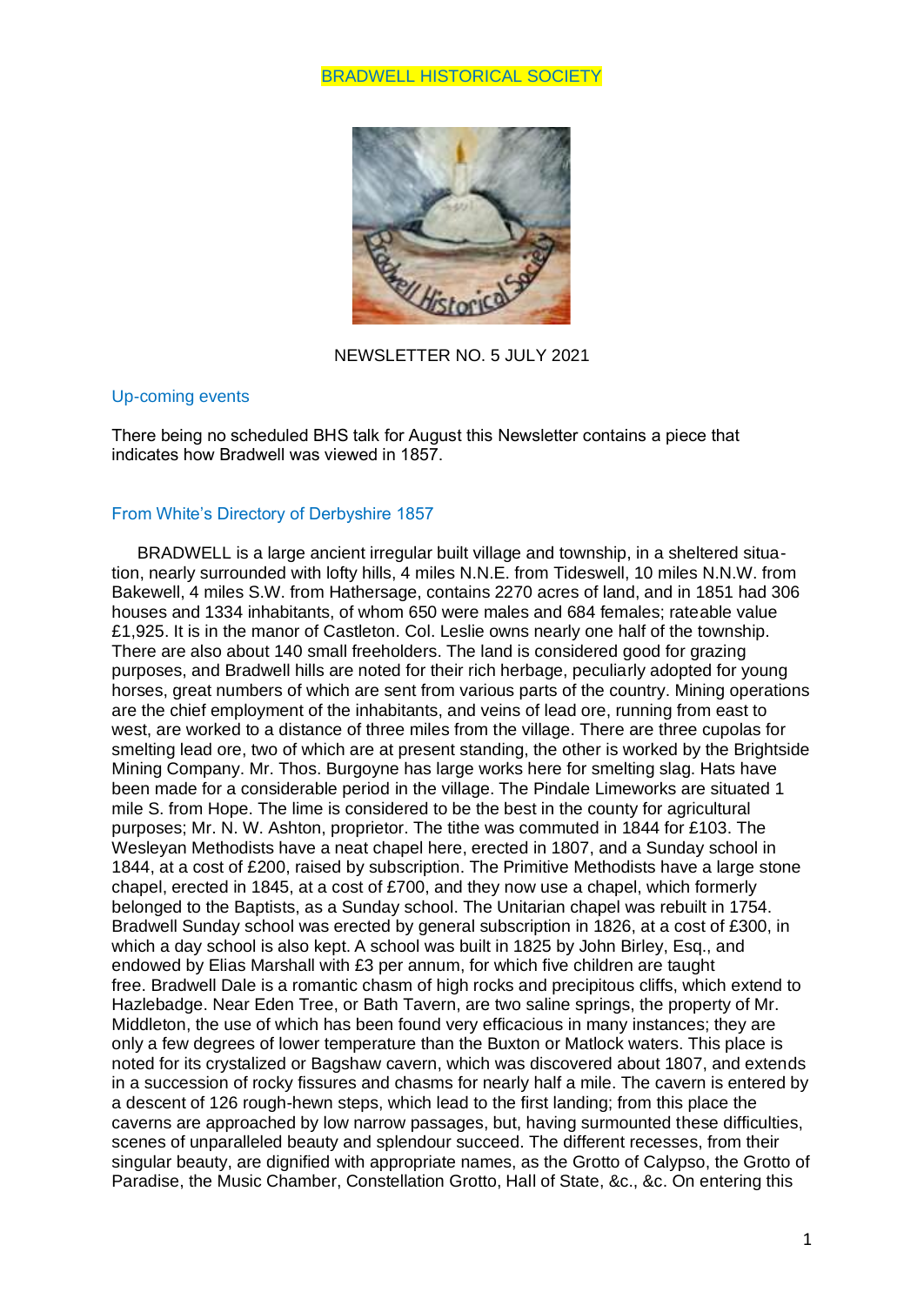cavern, the convenient covering of the miners is necessary, and in visiting it the lover of nature cannot be disappointed, it is so rich in stalactitic matter. Mr. Michah Hall is the guide.

CHARITIES.—Elias Marshall, in 1765, gave a piece of land beneath the Long Meadow Causeway, containing half an acre; another parcel of enclosed land in the town furlong, with a barnstead at the east end, containing half an acre, all in Bradwell, upon trust, out of the rents to cause five of the poorest children in Bradwell to read. The property now consists of a close called the Molly Pingle, containing 2R. 34P., and an allotment set out at the enclosure of 1R. 22P., in the Butts, let for £3 per annum; another small allotment, too trifling to enclose was sold for £5. The rent is received by one of the trustees, and paid to a schoolmistress, who keeps a school in a room built by Mr. Birley, for that purpose; she instructs five children in reading.

Thomas Hallam, by will, 1729, gave, to the poor of Bradwell half an acre of land in a place called the Moor Hall, for ever, the rents thereof to be distributed to poor widows and fatherless children on St. Thomas's day. George Barnsley, who for many years occupied this land at the rent of 12s. 6d., sold it about the year 1806 as his own property, subject to the above rent for the poor. About 1811, an allotment of seven perches on Bradwell Edge was awarded in respect of it, the whole of which is now let for  $E2$  17s. per annum. It seems evident that George Barnsley had no title to the premises, and that the charity is entitled to the land, with the allotment set out in respect of it. The present owner pays 12s. 6d. to the overseer, who distributes it on St. Thomas's day.

Thomas Middleton, by will, 1729, left to the poor of Bradwell the sum of 5s., to be paid every St. Thomas's day. There is also another rent charge mentioned in the returns of 1786, of 5s., given by Thomas Middleton, weaver.. The yearly sum of 10s., is now paid by Thomas Middleton, in respect of the Bank Closes which is distributed as directed.

Mary Hall, by will, 1762, bequeathed to poor widows and fatherless children of Bradwell 15s. yearly, to be paid on St. Thomas's day by her executor, George Barnsley, chargeable on a piece of land called the Moor Law. By an agreement with the overseers, dated 16th December, 1799, the said George Barnsley gave to the poor of Bradwell two cottage houses on Bradwell hills, each of them let at the rent of 18s. a year, on the payment of £5 to the said George Barnsley, and 15s. yearly on St. Thomas's day. The overseers of the township are in possession of the cottages, and the yearly sum of 15s. is paid out of the poor rates, and distributed according to the donor's intention.

Mr. Artram, it is stated on a tablet in Hope church, left to the poor of Bradwell 12s., to be paid every St. Thomas's day. The yearly sum of 15s. is stated to have been formerly paid by Isaac Morton from a piece of land called the Hinde-tongue's Legge, which had been secured by deed dated 12th September, 1667, but it has been discontinued for a long period; attempts have, been made to recover it, but there seems to be no sufficient evidence to support the claim.

#### BRADWELL TOWNSHIP.

Post Office, at John Middleton's; letters arrive from Bakewell at 11 a.m., and are despatched at 2.45 p.m.

| Ashton Nathaniel Woodroofe, lime          | Taylor Joseph Henry, surgeon       |
|-------------------------------------------|------------------------------------|
| burner, Pindale Lime works                | Wilson John, watchmaker            |
| Burgoyne Thos., lead merchant, & smelter, |                                    |
| Slag works; h. Leam Hall, Eyam            | <b>Inns and Taverns.</b>           |
| Cooper Adam Hill, paper hanger            | Bath Tavern, John Maltby           |
| Darneley Selina, schoolmistress           | Bowling Green. William Bramall, so |
| Downing Samuel, stone mason               | Bull's Head, Elizabeth Bradwell    |
| Hall and Woodroofe, lime burners          | Green Dragon, Benjamin Middleto    |
| Hill Abner, clerk                         | Newburgh Arms, George Bradwell     |
| Howe Samuel, tallow chandler              | Rose & Crown, Clement Morton       |
| Somerset Julia Ann, school                | White Hart, Elias Needham          |
|                                           |                                    |

# **Beerhouses.** Bocking Samuel

Kenyon William, (and | Hall John **Farmers (cont)** Goodwin George

Bowling Green. William Bramall, sen. Green Dragon, Benjamin Middleton Newburgh Arms, George Bradwell

> **Hat Manufactrs.** Howe Thomas Middleton Daniel

**Shopkeepers.** Bocking Martha